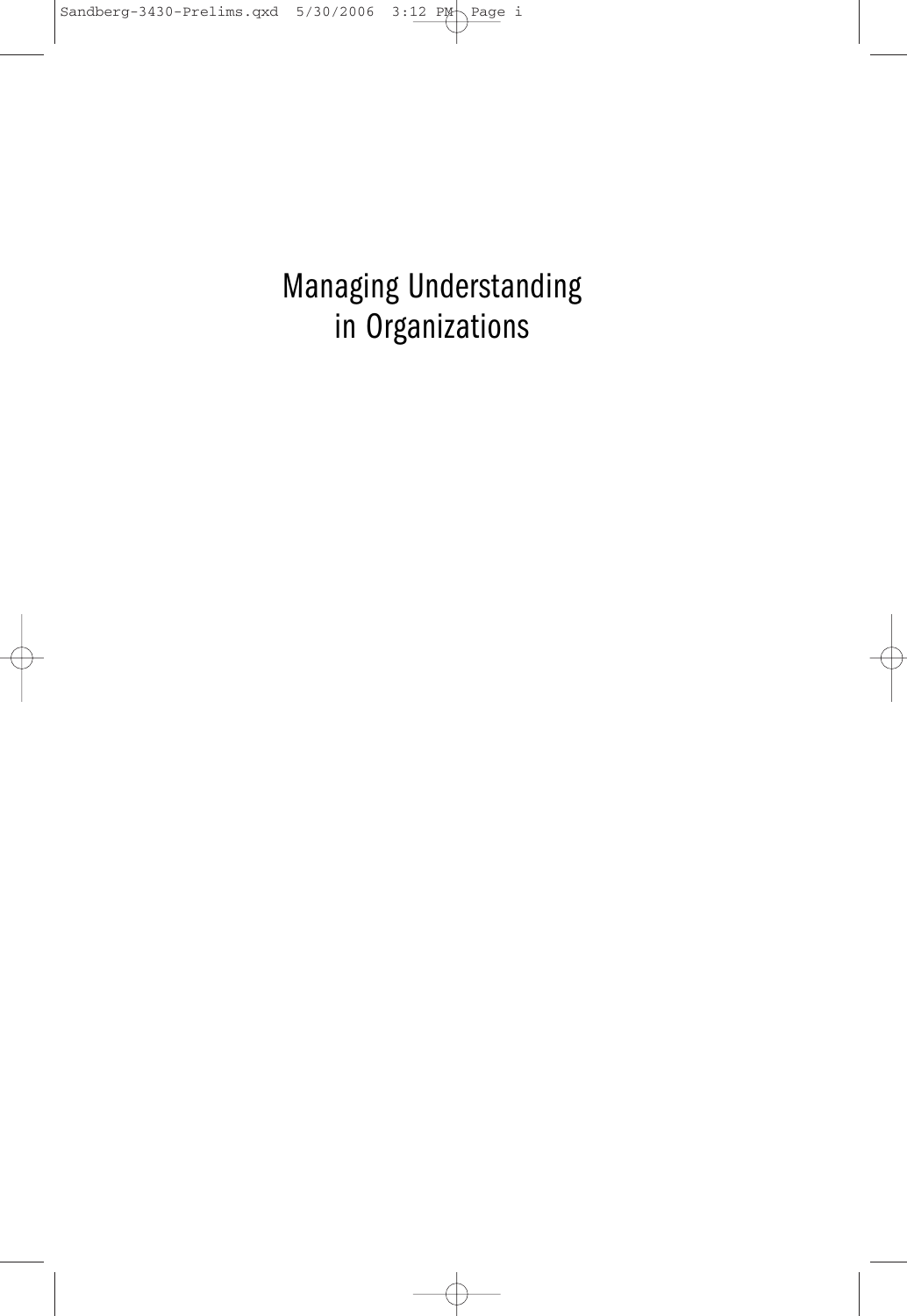Sandberg-3430-Prelims.qxd 5/30/2006 3:12 PM Page ii

 $\overline{\varphi}$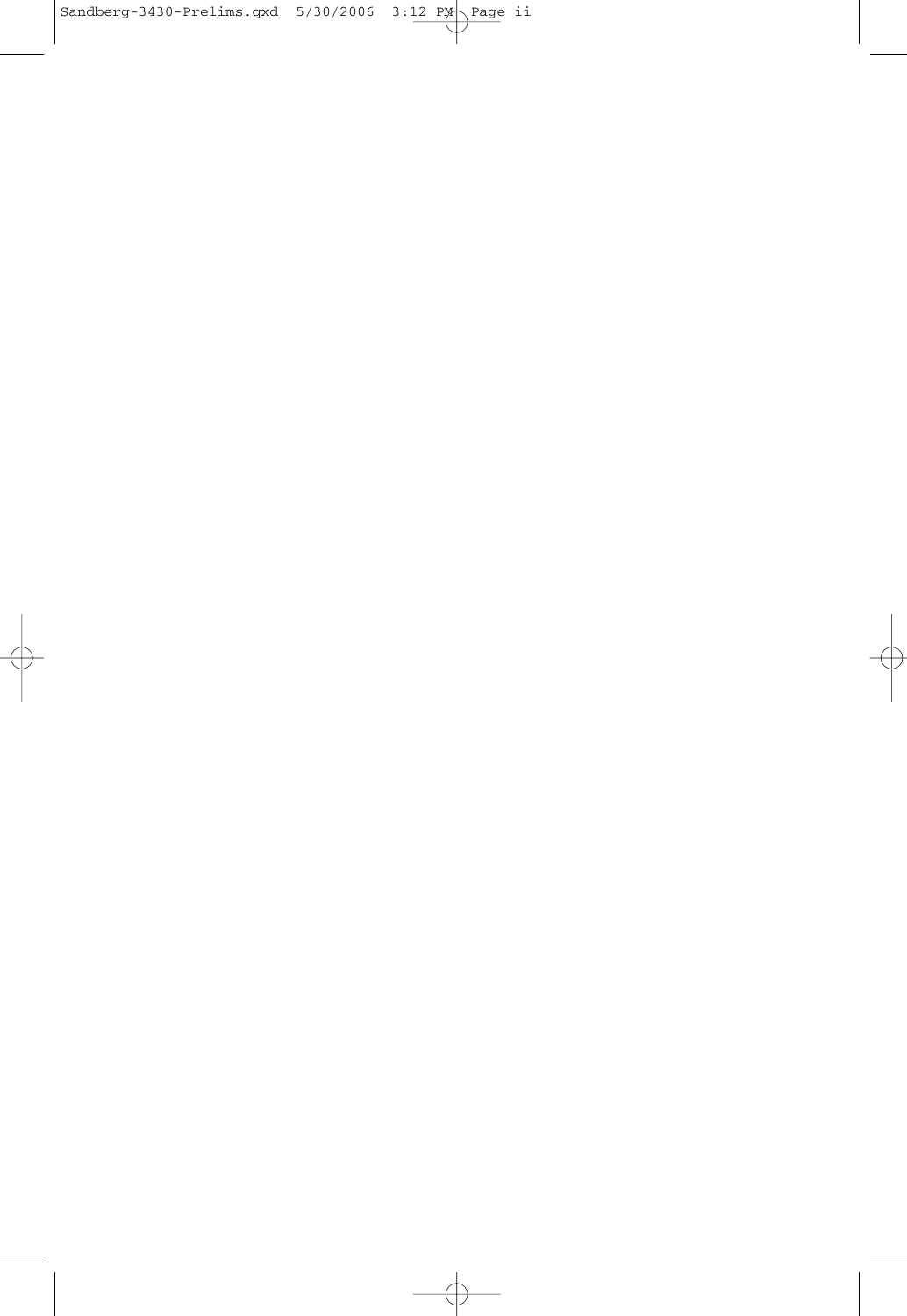## Managing Understanding in Organizations

Jorgen Sandberg Axel Targama

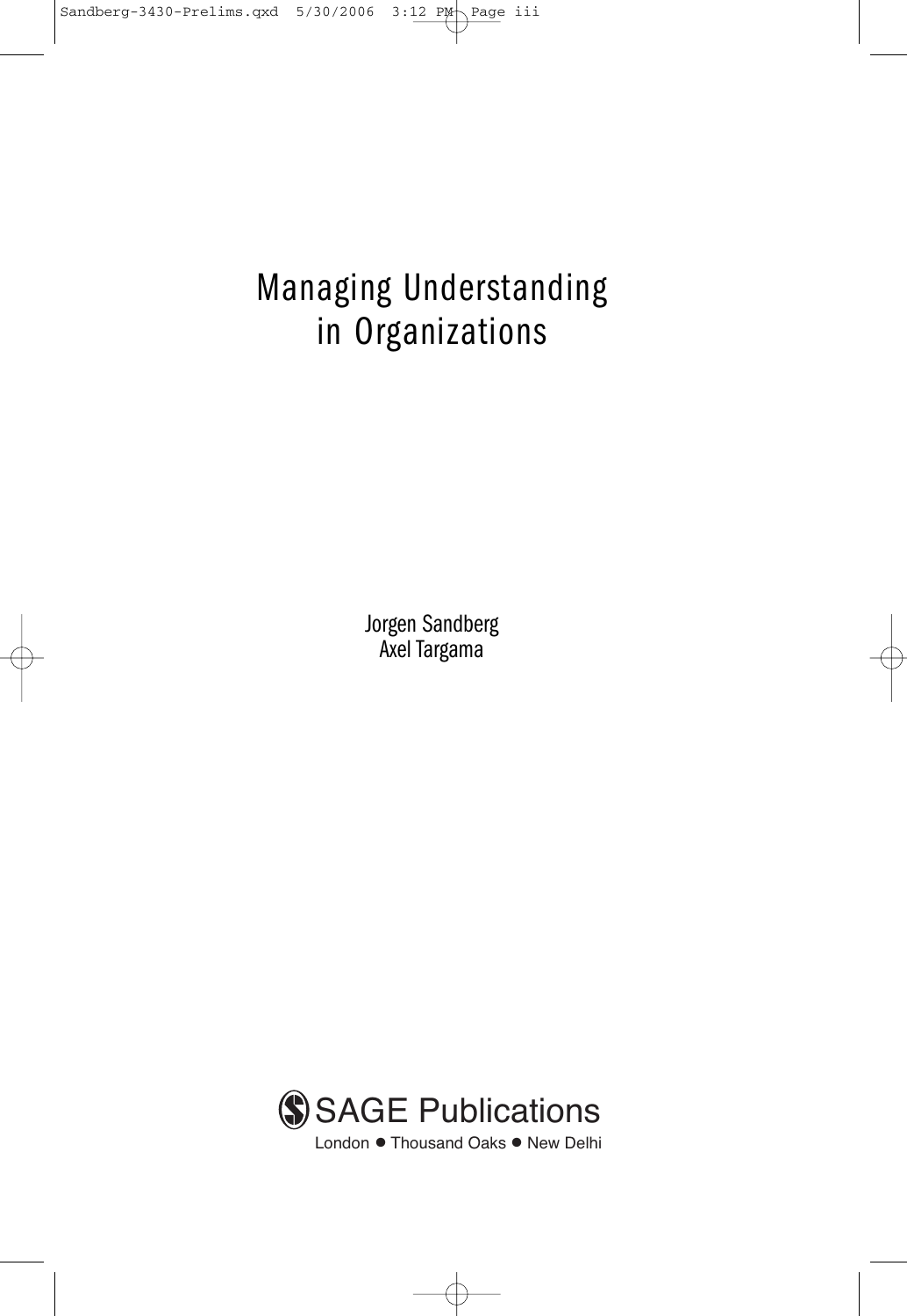© Jorgen Sandberg and Axel Targama 2007

First published 2007

Apart from any fair dealing for the purposes of research or private study, or criticism or review, as permitted under the Copyright, Designs and Patents Act, 1988, this publication may be reproduced, stored or transmitted in any form, or by any means, only with the prior permission in writing of the publishers, or in the case of reprographic reproduction, in accordance with the terms of licenses issued by the Copyright Licensing Agency. Enquiries concerning reproduction outside those terms should be sent to the publishers.



SAGE Publications Ltd 1 Oliver's Yard 55 City Road London EC1Y 1SP

SAGE Publications Inc. 2455 Teller Road Thousand Oaks, California 91320

SAGE Publications India Pvt Ltd B-42, Panchsheel Enclave Post Box 4109 New Delhi 110 017

## **British Library Cataloguing in Publication data**

A catalogue record for this book is available from the British Library

| ISBN-10 1-4129-1065-X | ISBN-13 978-1-4129-1065-1       |
|-----------------------|---------------------------------|
| ISBN-10 1-4129-1066-8 | ISBN-13 978-1-4129-1066-8 (pbk) |

**Library of Congress control number 2006921668**

Typeset by C&M Digitals (P) Ltd., Chennai, India Printed on paper from sustainable resources Printed and bound in Great Britain [to be supplied]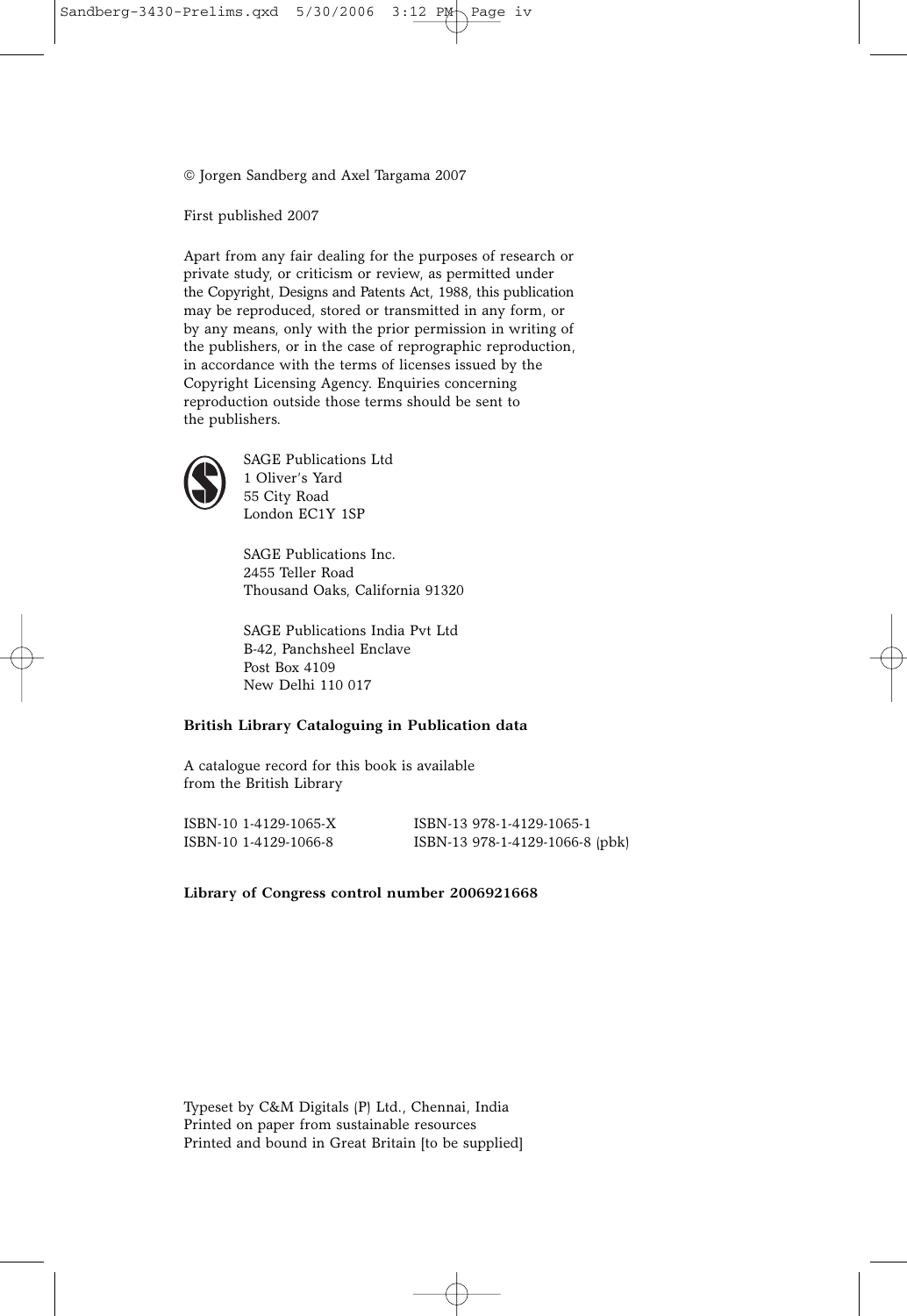Sandberg-3430-Prelims.qxd 5/30/2006 3:12 PM Page v

## Contents

| $\mathbf 1$           | Understanding becomes a key issue                      | 1              |
|-----------------------|--------------------------------------------------------|----------------|
|                       | A paradigm shift is taking place in management         | $\mathbf{1}$   |
|                       | Socio-economic forces behind the paradigm shift        | $\overline{2}$ |
|                       | Research emphasizes understanding as the basis         |                |
|                       | of human action                                        | 10             |
|                       | The paradigm shift: from instruction to vision         | 11             |
|                       | How this book is organized                             | 18             |
|                       | Summary                                                | 20             |
| $\mathbf{2}^{\prime}$ | The rise of an interpretative perspective              |                |
|                       | on management                                          | 21             |
|                       | Management has been dominated by a                     |                |
|                       | rationalistic perspective                              | 21             |
|                       | The alternative: the interpretative perspective        | 26             |
|                       | What is the practical relevance of having one          |                |
|                       | perspective or the other?                              | 31             |
|                       | A gradual shift of perspective in management research  | 33             |
|                       | Research paradigms control the content of knowledge    | 49             |
| 3                     | Human competence at work: a question                   |                |
|                       | of understanding                                       | 51             |
|                       | Human competence: the basis for all enterprises        | 52             |
|                       | Rationalistic approaches to competence                 | 54             |
|                       | Towards an interpretative approach to competence       | 58             |
|                       | A practical example: competence in engine optimization | 62             |
|                       | Understanding: the basis for human competence at work  | 71             |
|                       | Concluding remarks                                     | 73             |

Æ